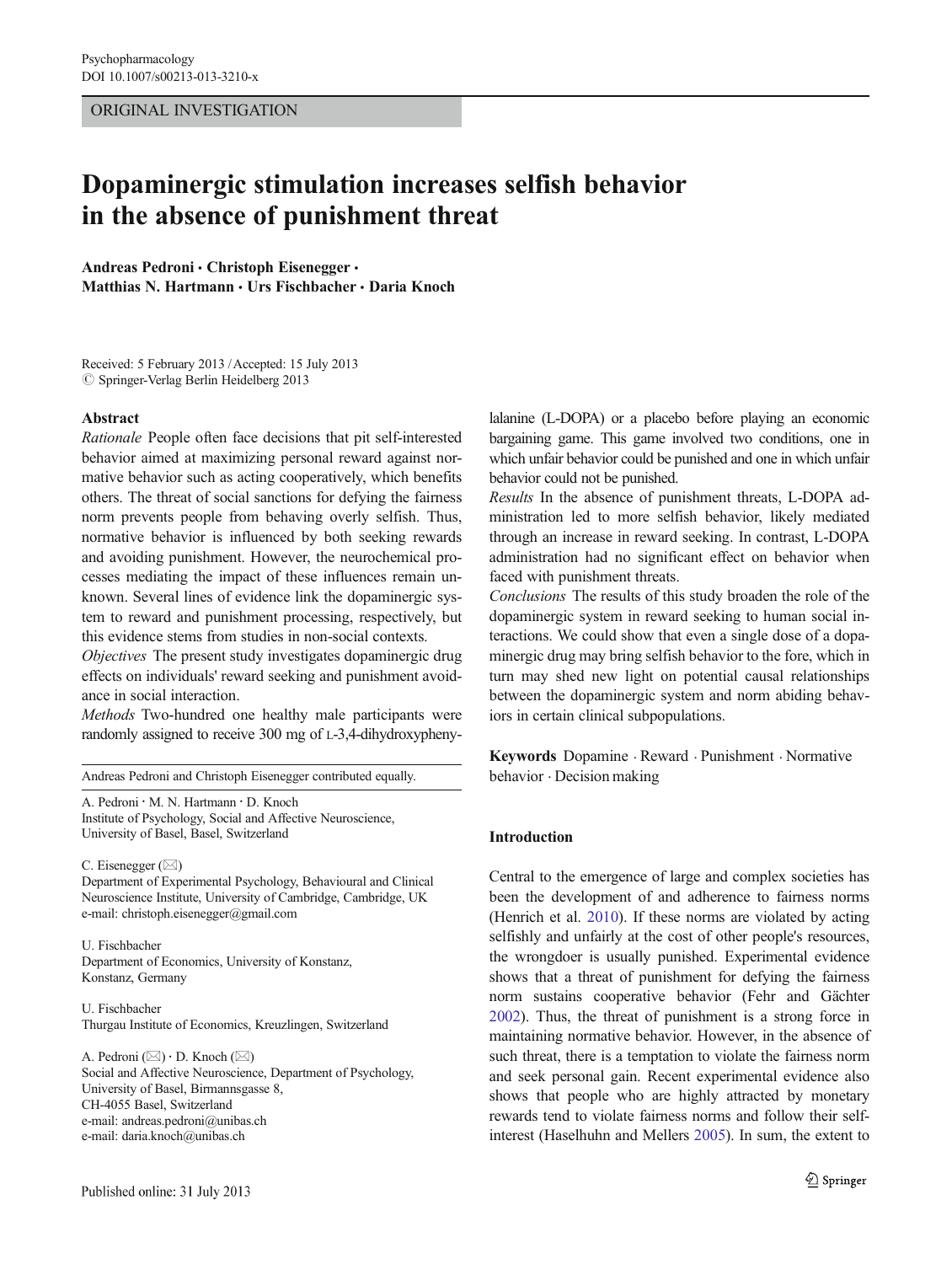which an individual seeks rewards and avoids punishments is an important factor in determining normative behavior.

Despite the well-known fact that human social interaction is guided by both reward seeking and punishment avoidance (Fehr and Gächter [2002\)](#page-6-0), the neurochemical underpinnings of such processes are not well understood. Dopamine is a neurotransmitter predominately associated with reward seeking (Schultz [2007](#page-6-0)), but its role in guiding behavior in the face of impending punishments is the subject of some debate (Bayer and Glimcher [2005](#page-5-0); Salamone [1994;](#page-6-0) Ungless et al. [2004\)](#page-6-0). Although dopamine neurons that respond to cues indicating punishment have long been recognized (Mirenowicz and Schultz [1996](#page-6-0)), they only recently gained more attention (Matsumoto and Hikosaka [2009;](#page-6-0) Brischoux et al. [2009](#page-5-0); Lammel et al. [2011](#page-6-0), [2012\)](#page-6-0). The inter-relationship between reward and punishment avoidance has been accounted for by observations in animals that some of the avoidance reactions in anticipation of punishment are similar to the approach responses in anticipation of reward (Ikemoto and Panksepp [1999](#page-6-0)) and by two-factor theories of avoidance behavior (Mowrer [1947](#page-6-0); Maia [2010](#page-6-0)) suggesting that the transition from an unsafe to a safe state is coded similarly to a reward.

In humans, psychopharmacological research generally supports a causal role of dopamine in promoting reward-seeking behavior. Administration of L-DOPA (the biochemical precursor of dopamine), augments a signal in the dopaminergically innervated reward system during reward prediction (Pessiglione et al. [2006\)](#page-6-0) and increases the likelihood of choosing stimuli associated with greater reward (Bodi et al. [2009\)](#page-5-0). Furthermore, a recent study showed that the administration of L-DOPA enhances the reported anticipated pleasure of positive future life events (Sharot et al. [2009](#page-6-0)). Thus, although the role of dopamine in guiding human social interaction remains elusive, these results suggest that the dopaminergic system might bias social behavior towards increasing personal monetary rewards at the cost of those of other people. For punishment avoidance, the evidence for an effect of dopaminergic pharmacology is less clear. Neuroimaging studies showed that increasing dopamine levels did not influence reward system activity for actions leading to the avoidance of punishment (Guitart-Masip et al. [2012](#page-6-0)) and did not influence the likelihood that an individual chooses stimuli associated with a smaller likelihood of punishment (Pessiglione et al. [2006\)](#page-6-0). However, on a behavioral level, lowering dopamine levels using a dietary manipulation decreased the probability of a subject choosing a symbol that yielded an unexpected monetary loss (Robinson et al. [2010](#page-6-0)), which might be taken as evidence for a dopaminergic involvement in punishment avoidance.

Together, this may be taken as evidence that the dopaminergic system influences the extent to which an individual seeks rewards and avoids punishments. However, no study has addressed so far whether such influence also applies to social behavior. We thus investigated the influence of a single dose of 300 mg of L-DOPA versus a placebo on social interaction in an economic bargaining game with two conditions, one with the presence and one with the absence of a punishment threat.

All participants who received L-DOPA or placebo were assigned the role of a proposer who has the opportunity to transfer part of an initial endowment to a recipient. Participants did this in two randomly presented conditions. In the "punishment condition", they were informed that the recipient could punish unfair transfers. Although the "punishment condition" has similarities with the ultimatum game (Güth et al. [1982\)](#page-6-0), punishment in this condition is not dichotomous as in the ultimatum game but rather continuous. Thus, in this condition, the proposers face a trade-off between maximizing monetary profit and the increasing likelihood of punishment and monetary loss. Therefore, decisions are largely guided by punishment avoidance. In the other condition, the "reward condition", the recipient cannot punish unfair transfers. Here, there is a temptation to violate the fairness norm, and transfers are mostly influenced by the proposers' reward seeking. To exclude learning effects, we did not provide feedback about the recipients' punishment to the proposers until the end of the experiment. Thus, if L-DOPA administration mainly influences reward seeking during social interaction, corresponding decisions in the social interaction paradigm would be to make lower transfers in the "reward condition", compared to placebo administration. If L-DOPA increases punishment avoidance, corresponding decisions would be higher transfers in the "punishment condition".

## Materials and methods

#### Participants

Two-hundred one healthy young male participants with a mean  $(\pm SD)$  age of 21.9 $\pm$ 2.3 years took part in a doubleblind, placebo-controlled parallel session experiment which was approved by the local ethics committee. All participants provided written informed consent before participating. Four participants reported nausea, and their data were discarded, leaving a sample of 197 participants.

## Experimental procedure

A total of 18 experimental sessions were conducted with an average number of 11.2 participants per session. Participants were randomly assigned to either receive a single dose of 300 mg Madopar (consisting of 300 mg L-DOPA and 75 mg benserazide, a peripheral L-dihydroxyphenylalanine-decarboxylase inhibitor)  $(n=101)$  or a placebo  $(n=96)$ .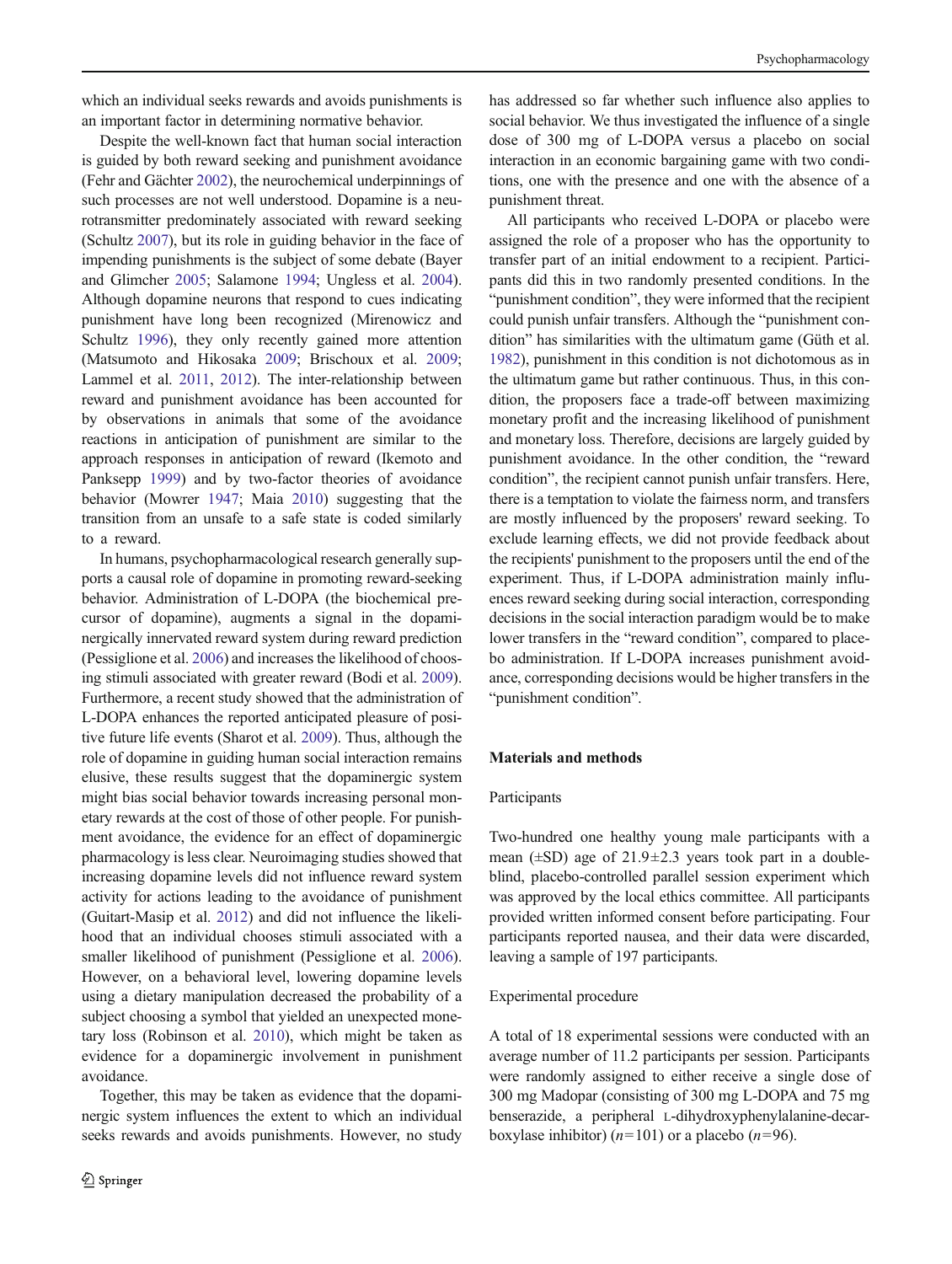Upon arrival at 8:30 am, participants received a standardized meal and one serving of water and were required to ingest 10 mg of domperidone as they indicated to have done so 12 h before L-DOPA administration (i.e., on the evening before the behavioral experiment). This was done to diminish possible peripheral dopaminergic side effects such as nausea and orthostatic hypotension. Immediately after, participants were asked to rate their subjective feelings on visual analogue scales (VAS, described below). After participants had read the instructions for the task, they had to answer control questions to ensure comprehension of the rules of the paradigm. Sixty minutes after L-DOPA intake, when the plasma level of L-DOPA reached its peak (Eisenegger et al. [2010\)](#page-5-0), VAS were assessed again, and participants started the behavioral task (described below), which was implemented in z-Tree software and presented on computer screens (Fischbacher [2007](#page-6-0)).

Participants received a flat fee of 80 Swiss francs (1.00 CHF  $\approx$  \$1.00) for participation in the experiment. In addition, they received a variable payoff for the bargaining game, in which 10 points were worth 0.19 CHF. Each participant received payment in private at the end of the experiment based on the points earned in the task.

#### Social decision-making task

Participants played four trials of two conditions of a bargaining game (Spitzer et al. [2007\)](#page-6-0), where they could split an initial endowment of 100 monetary units (MUs) (equivalent to 1.90 CHF) between themselves (player A) and a recipient (player B). The conditions were presented in random order. Participants, always playing the role of A, faced new and randomly assigned Bs in each trial.

In one condition, which we will refer to as the "punishment condition", participants were required to distribute 100 MUs between themselves and the recipient B. They were informed that the recipient could either accept or punish unfair offers. Each player received an additional endowment of 25 MUs. B could spend all or part of the 25 MUs to reduce A's earnings. Every MU B invested into punishment led to a reduction of A's earnings by 5 MUs. For example, if A decided to keep all 100 MUs for himself and B punished maximally, then A's earnings (100 MUs initial endowment plus 25 MUs additional endowment) were reduced by 125 MUs.

In contrast to the "punishment condition," in the second condition, B was a passive recipient of A's monetary transfers. Thus, this condition lacks a punishment threat to A and therefore is similar to a dictator game. Hence, transfers are mostly influenced by the proposers' motivation to acquire monetary rewards and are only counteracted by potential fairness considerations towards the recipient. We will refer to this condition as the "reward condition."

To generate a credible punishment threat in the "punishment condition," the number of MUs that could be spent on punishment were calibrated in a previous behavioral pilot study  $(n=23)$ . At the end of this pilot study, the participants in the role of player B agreed that their decisions could be reused in other sessions of the experiment. In the subsequent study, each player A faced the decisions of those in the role of player B and hence faced decisions of real human opponents. Both players A and B were paid real money. However, player B earned money twice, once in the pilot experiment and once in the main experiment in which he was endorsed with the average transfers of all player As.

After the bargaining game, we further elicited individuals' perception/attitudes of fairness by confronting them with a hypothetical scenario; participants were asked to indicate how many MUs they would spend to punish a proposer if he transfers 10, 20, or 50 MUs. Finally, participants filled out questionnaires, including the behavioral inhibition and behavioral activation scale (BIS/BAS) (Carver and White [1994\)](#page-5-0). We assessed the BAS reward responsiveness subscale and the BIS anxiety subscale (Heym et al. [2008\)](#page-6-0) to explore putative preexisting trait differences in reward and punishment sensitivity in the two treatment groups.

## Measures of possible drug-related side effects

Visual analogue scales were recorded before substance administration and before the decision-making task was performed. Items in the scale were alert/drowsy, calm/excited, strong/feeble, muzzy/clear-headed, well-coordinated/clumsy, lethargic/energetic, contented/discontented, troubled/tranquil, mentally slow/ quick-witted, tense/relaxed, attentive/dreamy, incompetent/ proficient, happy/sad, antagonistic/amicable, interested/ bored, and withdrawn/gregarious. These dimensions were presented as 10 cm lines on a computer screen, and participants marked their current states on each line with a mouse click. In line with previous studies (Chamberlain et al. [2006;](#page-5-0) Norris [1971](#page-6-0)), the factors alertness, contentedness, and calmness were calculated from these items.

#### Data analysis

The applicability of parametric or non-parametric statistical tests was assessed using Kolmogorov–Smirnov tests, testing for differences of normally distributed data, if not otherwise indicated. According corrections of the degrees of freedoms for violations of homogeneous/equal variances (tested with Bartlett's test and Levene's test) were applied in all parametric tests. To test transfer differences across conditions, we used a Wilcoxon signed rank-test, accounting for non-normally distributed and repeated data. To analyze drug effects on proposer transfers we applied Mann–Whitney U tests. The influence of drug treatment on participants' attitudes towards fairness was tested using a repeated measures ANOVA with hypothetical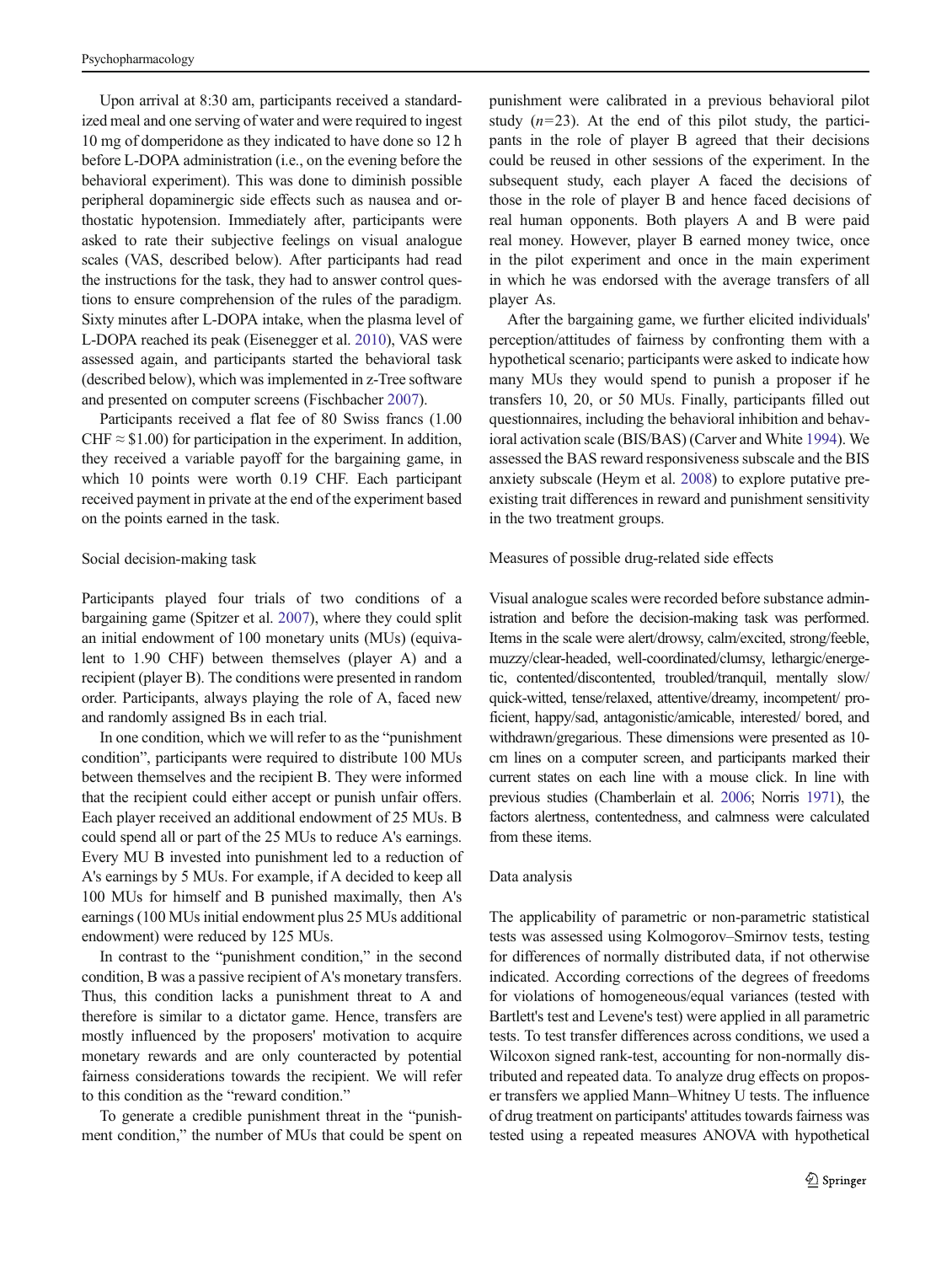proposer's offers (10, 30, 50 MUS) as within-subject factors and drug treatment as between-subjects factors. This parametric test was used despite that we have non-normally distributed data in order to retain the possibility to test the interaction of drug treatment and hypothetical proposer's offers. To control for baseline measures such as drugrelated side effects and personality trait differences in BIS/ BAS, the transfers in the "reward condition" with a skewed distribution with frequent omission were transformed to frequency data (by counting the frequency of transfers greater than zero). This allowed the responses to be analyzed with generalized linear models (negative binominal distribution with a logarithmic link function), with drug treatment as a between-factor and trait measures as well as measures of drug-related side effects as covariates. Significant differences were set at  $p<0.05$ .

# **Results**

We found that the punishment threat increased the proposers' transfers in the "punishment condition," compared to proposers' transfers in the "reward condition" (Wilcoxon signed rank test,  $Z=11.77$ ,  $p<0.001$ , Fig. 1a). This shows that proposers largely disregard fairness norms in the "reward condition", but behave more norm-compliant in the "punishment condition," indicating the effectiveness of the punishment threat.

We then looked at how dopaminergic drug challenge influenced transfers in the two conditions and found that in the "reward condition," proposers who were given a placebo transferred an average of  $5.00$  MUs ( $\pm$ 11.57 SD) to the recipient. Under the influence of L-DOPA, proposers transferred only an average of 2.52 MUs  $(\pm 7.69$  SD) to the recipient (Mann–Whitney U test,  $Z=2.06$ ,  $p<0.039$ ). In contrast to the "reward condition," there was no significant effect of L-DOPA on proposers' transfers in the "punishment condition" (Mann–Whitney U test,  $Z=0.021$ ,  $p<0.983$ ). Also, after controlling for transfers in the "reward condition," L-DOPA did not significantly alter the transfer differences between the "reward condition" and "punishment condition" (Mann– Whitney U test,  $Z=1.245$ ,  $p<0.213$ ). This additional analysis ruled out that the observed effects of L-DOPA on reward seeking (i.e., lower transfers in the "reward condition") might have counteracted the hypothesized effect of L-DOPA on punishment avoidance in the "punishment condition."

Given that distributions of transfers in the "punishment condition" and the transfers in the "reward condition" (skewed to zero transfers) were fundamentally different, it was not applicable to calculate an interaction between game condition and drug treatment, which would provide a statistical proof for the specificity of the drug-treatment effect. To furnish alternative support for the specificity of the drug treatment on behavior in the "reward condition" but not in the "punishment condition," we calculated the Bayes factor of the null hypothesis (that is, L-DOPA on proposers' transfers in the "punishment condition" has no effect) against the alternative hypothesis of drug effect, using a two-tailed Bayesian  $t$  test (Rouder et al. [2009\)](#page-6-0). This revealed that the data is 8.7 times more likely under the null hypothesis than under the alternative hypothesis, indicating strong evidence (Raftery [1995\)](#page-6-0) for the absence of an effect of L-DOPA on transfers in the "punishment condition."

The observed dopaminergic effect was not attributable to the side effects of drug administration. There were no significant drug-treatment group differences regarding measures of



Fig. 1 Proposers' average transfers. a Proposers' average transfers to the recipient over four trials for the punishment and reward conditions. The proposers' transfer is closer to the fairness norm of equal splitting in the punishment condition, indicating the effectiveness of the punishment threat. b Proposers of the L-DOPA group made significantly smaller

transfers in the reward condition compared to proposers of the placebo group. In the punishment condition, proposers' transfers did not differ significantly between the L-DOPA and placebo group, suggesting that increased availability of dopamine may enhance selfish behavior if it cannot be punished. Vertical lines indicate  $\pm 1$  standard error of the mean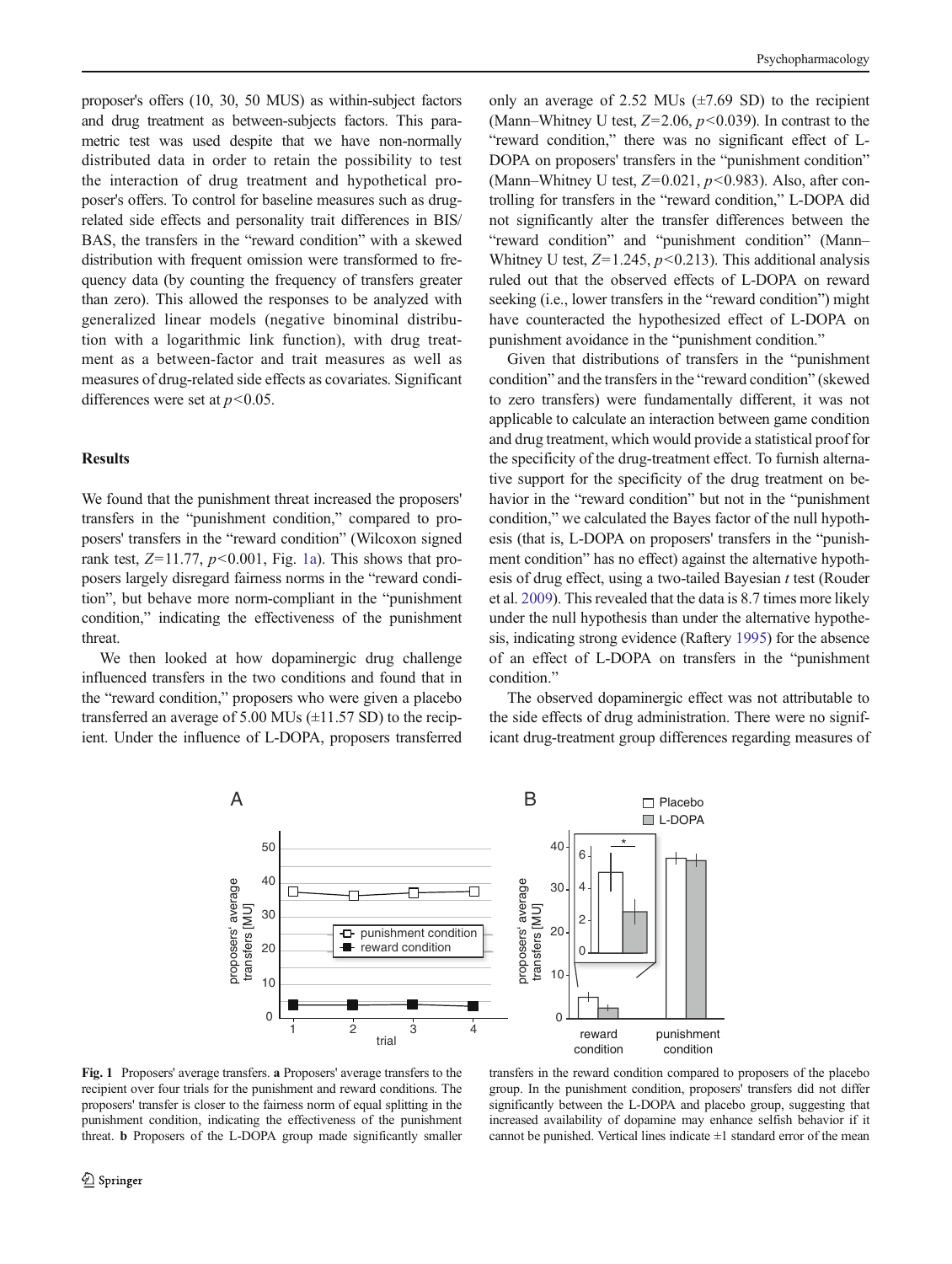side effects (alertness, contentedness, and calmness) between measurements at baseline and just before the behavioral task was performed (all ts  $(195)$  < 1.19, all  $ps$  > 0.232). In addition, after controlling for side effects just before the experimental task, the main effect of drug administration on transfers in the "reward condition" remained significant (generalized linear model,  $\chi^2$ =6.61,  $p$ <0.010).

Based on previous evidence suggesting that trait reward sensitivity is linked to decisions in similar contexts (Scheres and Sanfey [2006](#page-6-0)), we found that participants in the placebo group with high behavioral activation scale rewardresponsiveness measures (BAS RR) made fewer transfers in the "reward condition" (generalized linear model,  $\chi^2$ =4.895,  $p<0.026$ ). Furthermore, BAS RR and the behavioral inhibition scale measure (BIS) did not correlate with offers in the "punishment condition", in neither experimental group (nonparametric Spearman correlations, all  $\rho s < 0.148$ ,  $p > 0.150$ ).

We also tested whether the observed dopaminergic drug effect on proposer transfers could be related to pre-existing trait differences of participants in the L-DOPA and the placebo group. However, proposers in the L-DOPA group did not differ from those in the placebo group in BAS RR  $(t)$  $(195)=1.532, p>0.127$ , and BIS  $(t (195)=1.382, p>0.168)$ . Importantly, after controlling for trait-level BAS RR and BIS in the main analysis, the effect of drug treatment on transfers in the "reward condition" remained significant ( $\chi^2$ =4.693,  $p<0.030$ ).

Finally, we tested whether an effect of L-DOPA on selfish behavior may stem from an effect on the attitude towards fairness rather than on reward seeking. Participants were asked to indicate how many MUs they would spend to punish a proposer if he transfers 10, 20, or 50 MUs. These questions were hypothetical and did not have monetary consequences. Thus, by removing monetary incentives, we remove the role of rewards during social interaction and test whether L-DOPA changed participants' attitude towards fairness. First, our results indicate that proposers were sensitive to fairness norms (repeated measures ANOVA, main effect of hypothetical offers, Greenhouse–Geisser corrected for non-sphericity,  $F(1.551, 302.5)=271,684,$  $p > 0.001$ ). The amount of MUs spent to punish an unfair proposer transfer of 10 MUs was 13.0 MUs, which was significantly higher than 8.6 MUs spent to punish a proposer who transfers 30 MUs (Wilcoxon signed rank test,  $Z=8.661, p<0.001$ , which was in turn significantly higher than 1.7 MUs spent to punish fair transfers of 50 MUs (Wilcoxon signed rank test,  $Z=10.389$ ,  $p<0.001$ ). Furthermore, the average amount of MUs spent to punish proposer transfers in the L-DOPA group did not differ from the placebo group (repeated measures ANOVA, hypothetical offers × drug treatment, Greenhouse–Geisser corrected for non-sphericity,  $F(1.551, 302.5)=0.373, p>0.635$ . This suggests that the decrease in offers after L-DOPA administration in the "reward condition" is not due to induced distortions of the attitude towards fairness.

# Discussion

The aim of this study was to investigate whether the administration of a dopaminergic drug influences human social interaction in the presence and absence of a threat of punishment for defying the fairness norm. Given how rewards and punishments influence normative social behavior and the involvement of dopamine in reward and punishment processing, we hypothesized that dopaminergic drug challenge would modulate social behavior in the context of rewards and punishments.

We found that a single dose of L-DOPA decreases the amount of money a proposer is willing to transfer to a recipient if he is not facing the threat of being punished for selfishness. Because the proposer can fully indulge in his self-interest to maximize monetary reward in this situation, our results support a role for the dopaminergic system in reward seeking during social interaction. Furthermore, our results suggest that the main neurochemical system involved in reward processing might facilitate selfish behavior in the absence of punishment threats.

In line with a previous study (Scheres and Sanfey [2006\)](#page-6-0), the positive association of self-reported reward sensitivity with proposer transfers in the "reward condition" suggests that transfers in this condition are generally driven by the extent to which an individual seeks rewards. In keeping with our main hypothesis, we observed lower transfers following L-DOPA administration suggesting that increasing global dopamine levels which have been shown to increase reward seeking (Pessiglione et al. [2006](#page-6-0)), facilitates selfish behavior in a social context. Finally, the fact that we found no effect of L-DOPA on the answers to the hypothetical scenarios, let us rule out an alternative explanation saying that L-DOPA changed the proposers' attitude towards fairness per se.

Our data lent no support for the hypothesis that L-DOPA might increase punishment avoidance, as no significant effect on transfers in the "punishment condition" was observed. Furthermore, as we did not find a significant effect of L-DOPA on the differences between transfers in the "punishment condition" and transfers in the "reward condition," we could rule out that the observed effect of L-DOPA on reward seeking (i.e., lower transfers in the "reward condition") might have obscured a putative effect of L-DOPA on punishment avoidance. By subtracting the transfers in the "reward condition" (reflecting mainly fairness considerations) from the transfers in the "punishment condition," potential fairness considerations are controlled for in the punishment condition. Thus, these differences between transfers can be interpreted as being purely driven by the proposers' attempt to maximize the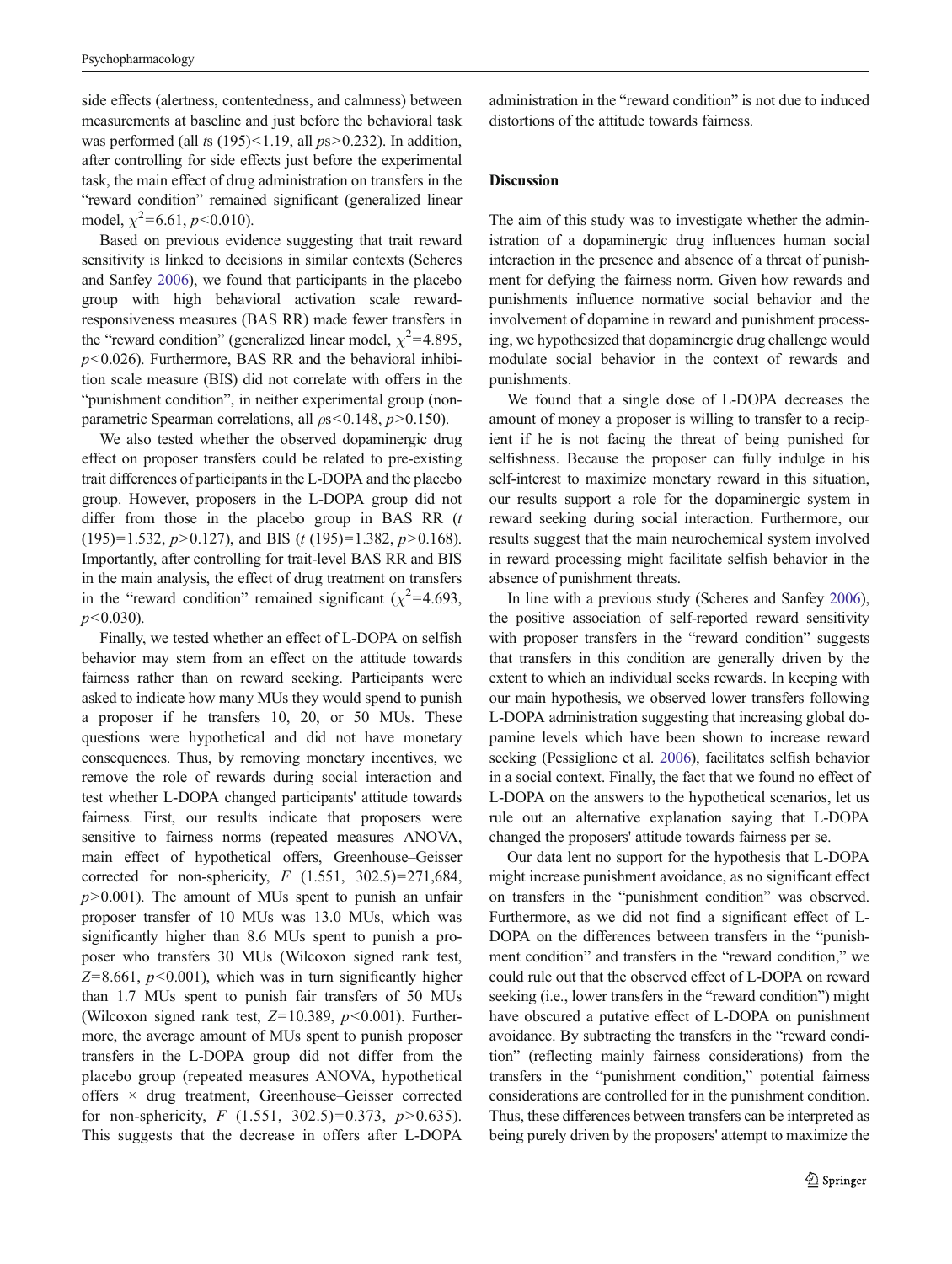<span id="page-5-0"></span>monetary reward. This is important, as behavior which is driven by the maximization of monetary reward in the "punishment condition" should not be affected by alterations in reward seeking; on the one hand, a proposer with higher reward seeking has a higher expected utility of making a small offer because he can keep more money to himself. On the other hand, this is balanced out by a second mechanism, which is the associated loss of expected utility in case of punishment (due to the resulting reduction of monetary payoff). Thus, if reward seeking refers to the utility of the monetary income (regardless of fairness consideration) resulting from the decision about the transfer in the "punishment condition," then the extent of reward sensitivity does not affect this decision. In contrast, any alteration of punishment avoidance would affect transfers in a positive way. Hence, we conclude that L-DOPA has no significant effect on punishment avoidance during social interaction.

Our results further substantiate a role for dopamine in the generation of appetitively motivated behaviors. A recent study in a non-social context showed that L-DOPA selectively boosted striatal activity associated with actions leading to reward, but not with actions leading to the avoidance of punishment (Guitart-Masip et al. [2012](#page-6-0)). This is interesting, as it raises the question for future studies about how L-DOPA affects decision-making behavior when response requirements differ, such as when reward is attainable solely by inhibiting a response and punishment can only be avoided by an active response.

Finally, the results of this study not only emphasize a role for the dopaminergic system in human social interaction in general, but might also be relevant from a clinical perspective. For instance, Parkinson's disease patients receiving dopaminergic drugs on a regular basis might show more selfish behavior (O'Sullivan and Lees [2011](#page-6-0)) in line with the idea that (over)stimulation of reward circuits enhance the value of rewards (Dagher and Robbins 2009; Leyton et al. [2002](#page-6-0); Rogers [2011](#page-6-0)). Furthermore, individuals with anti-social spectrum disorders show a pronounced disregard for social norms (De Brita and Hodgins 2009) and these disorders usually have a high comorbidity with drug addiction, which is in turn linked to egocentric behavior according to clinical reports (Rounsaville [2004\)](#page-6-0). This further underlines a neurobiological link between the dopaminergic system and norm compliance (Buckholtz et al. 2010; Gunter et al. [2010](#page-6-0)). Interestingly, individuals affected by one of the most extreme forms of anti-social behaviors, psychopathy, seem to have elevated levels of a metabolite of the neurotransmitter dopamine in the cerebrospinal fluid (Soderstrom et al. [2001](#page-6-0)), and a recent neurochemical imaging study demonstrated that the dopaminergic reward system is hyper-responsive to monetary and drug rewards in psychopaths (Buckholtz et al. 2010). By showing that even a single dose of a dopaminergic drug may bring selfish behavior to the fore in a laboratory setting, we

shed new light on potential causal relationships between the dopaminergic system and norm-abiding behaviors observed in a subset of clinical populations.

In summary, we demonstrate that L-DOPA administration decreases the amount a proposer transfers to a recipient in situations during which selfishness cannot be punished, but does not significantly affect transfers in situations with a potential punishment for selfishness. Since there is evidence from studies in a non-social context that the dopaminergic system influences the extent to which an individual seeks rewards we assume that our finding is not necessarily related to social situations alone. While our results primarily demonstrate a causal role for the dopaminergic system in reward seeking during social interaction, they also suggest that dopamine might play a relatively minor role in modulating social behavior that is guided by the avoidance of punishments. This might suggest, in turn, that punishment threats are particularly relevant to enforce fairness in individuals who have a neurobiological predisposition for reward hypersensitivity.

Acknowledgements This project was supported by a grant to DK by the Swiss National Science Foundation (PP00P1\_123381). CE acknowledges support of the Swiss National Science Foundation (PA00P1\_134135).

Conflict of interest The authors declare no conflict of interest.

## References

- Bayer HM, Glimcher PW (2005) Midbrain dopamine neurons encode a quantitative reward prediction error signal. Neuron 47:129–41
- Bodi N, Keri S, Nagy H, Moustafa A, Myers CE, Daw N, Dibo G, Takats A, Bereczki D, Gluck MA (2009) Reward-learning and the noveltyseeking personality: a between- and within-subjects study of the effects of dopamine agonists on young Parkinson's patients. Brain 132:2385–95
- Brischoux F, Chakraborty S, Brierley DI, Ungless MA (2009) Phasic excitation of dopamine neurons in ventral VTA by noxious stimuli. Proc Natl Acad Sci USA 106:4894–9
- Buckholtz JW, Treadway MT, Cowan RL, Woodward ND, Benning SD, Li R, Ansari MS, Baldwin RM, Schwartzman AN, Shelby ES, Smith CE, Cole D, Kessler RM, Zald DH (2010) Mesolimbic dopamine reward system hypersensitivity in individuals with psychopathic traits. Nat Neurosci 13:419–421
- Carver CS, White TL (1994) Behavioral inhibition, behavioral activation, and affective responses to impending reward and punishment: The BIS/BAS Scales. J Pers Soc Psychol 67:319
- Chamberlain SR, Muller U, Blackwell AD, Clark L, Robbins TW, Sahakian BJ (2006) Neurochemical modulation of response inhibition and probabilistic learning in humans. Science 311:861–3
- Dagher A, Robbins TW (2009) Personality, addiction, dopamine: insights from Parkinson's disease. Neuron 61:502–10
- De Brita SA, Hodgins S (2009) Antisocial personality disorder. In: McMurran M, Howard R (eds) Personality, personality disorder and violence: an evidence based approach. Wiley, London
- Eisenegger C, Knoch D, Ebstein RP, Gianotti LR, Sandor PS, Fehr E (2010) Dopamine receptor D4 polymorphism predicts the effect of L-DOPA on gambling behavior. Biol Psychiat 67:702–6